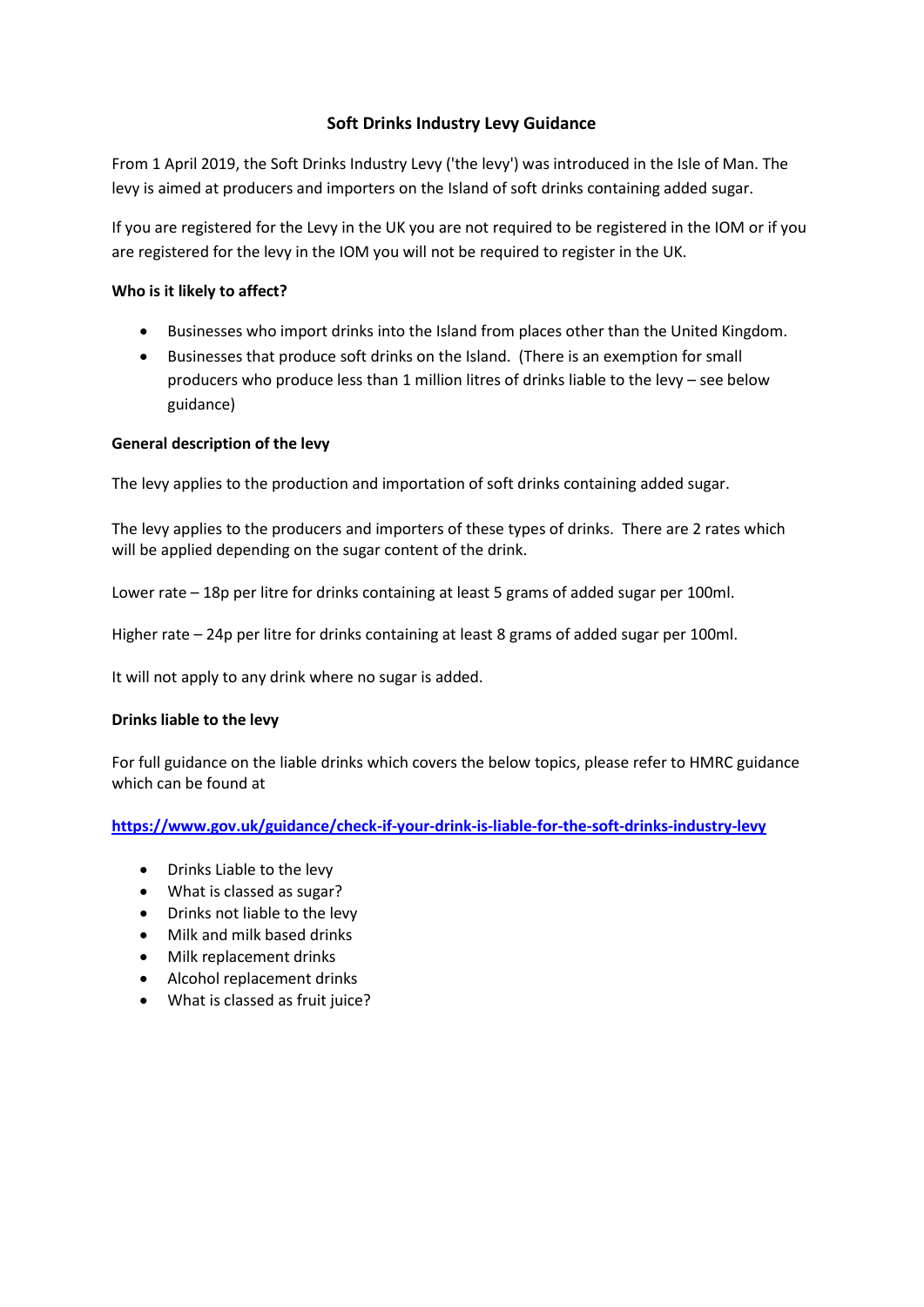## **Businesses that must register**

Your business must [register for the Soft Drinks Industry Levy](https://www.gov.uk/guidance/register-for-the-soft-drinks-industry-levy) if you:

- own the brand of [a liable drink](https://www.gov.uk/guidance/check-if-your-drink-is-liable-for-the-soft-drinks-industry-levy#liable-drinks), or produce liable drinks under another brand, and you're not a [small producer;](https://www.gov.uk/guidance/check-if-you-need-to-register-for-the-soft-drinks-industry-levy#small-producer)
- bottle, can or otherwise package liable drinks for someone else.

If you've produced liable drinks in the past, but you have not produced any liable drinks after 1 April 2019, you do not have to register for the levy as a producer.

You may need to register, report and pay the levy if you're involved in [bringing liable drinks into the](https://www.gov.uk/guidance/bringing-drinks-liable-for-the-soft-drinks-industry-levy-into-the-uk)  Island from anywhere other than the United Kingdom, such as the EU and Channel Islands.

If any of your liable drinks are packaged by someone outside the Island and the UK, and yo[u bring](https://www.gov.uk/guidance/bringing-drinks-liable-for-the-soft-drinks-industry-levy-into-the-uk)  [liable drinks back into the Island or the UK,](https://www.gov.uk/guidance/bringing-drinks-liable-for-the-soft-drinks-industry-levy-into-the-uk) you may need to register, report and pay the levy.

If you produce less than one million litres of liable drinks you may be a small producer.

## **Small producer exemption**

You're classed as a small producer and do not need to register for the levy if all the following apply:

- A. you, and [anyone connected to you,](https://www.gov.uk/guidance/check-if-you-need-to-register-for-the-soft-drinks-industry-levy#connected-persons) produced less than one million litres (worldwide) of liable drinks over the past 12 rolling months (including before 1 April 2019)
- B. you, and anyone connected to you, will not produce over one million litres of liable drinks in the next 30 days

You can choose to register for the levy if you use a contract packager. You will get a registration number which you can give to them so that they will not have to pay the levy on your drinks.

You must register as a producer if, at the end of any month, the amount of liable drinks you have produced over the past 12 rolling months (including before 1 April 2019) is more than one million litres.

If, over the past 12 rolling months, you have produced more than one million litres of liable drinks but have started to produce fewer liable drinks, you might need to register. When your production goes below one million litres over the past 12 rolling months, you can cancel your registration. You can then choose to register as a small producer if you use a contract packager.